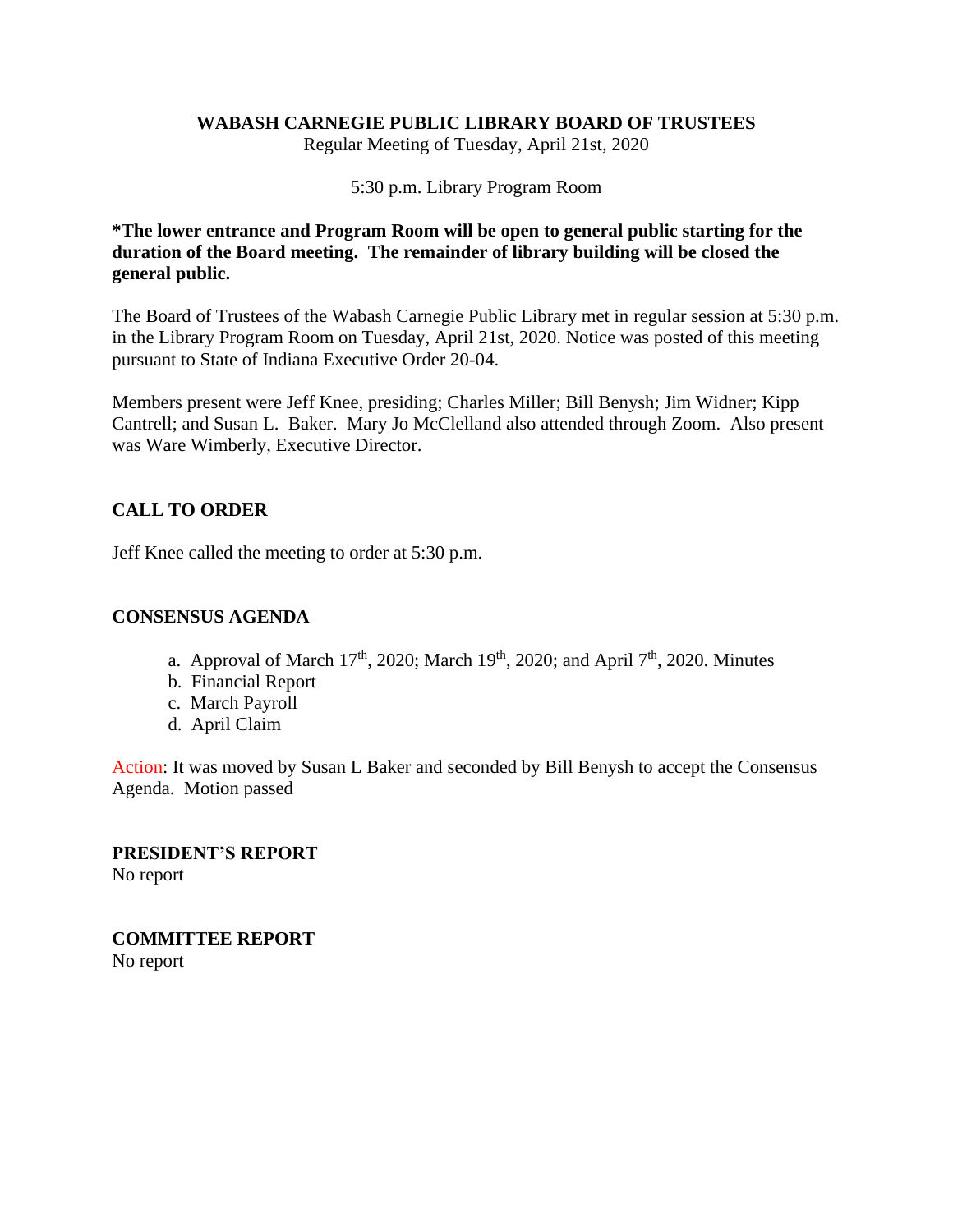**Minutes – April 21st, 2020 -2**

## **NEW BUSINESS**

## COVID-19 and Library Status

Trustees and Ware discussed where things are currently standing with library services and direction to take. Staff has been working on curbside pick-up services with plans to start May 11<sup>th</sup>. For the curbside pick-up services, we are looking at rotating teams of library staff.

Trustees and Ware talked about rotation of staff in order minimize contact and help with social distancing. Staff will be required to wear masks while in the library and have gloves available for use also.

Curbside pickup service will be available Mondays, Wednesdays, and Fridays from 12-4 p.m. Anyone with a valid library card can place an order by phone or through the library's online catalog. In an effort to minimize crowd congestion and to maximize social distancing, a pickup time will be scheduled when the order is placed. Curbside orders will be limited to 5 adult or YA books and 20 children's books for the time being. Trustees and Ware discussed further aspects of the curbside pick-up service and other aspects moving forward.

Action: It was moved Susan Baker and seconded by Charles Miller to begin curbside pick-up service starting May  $11<sup>th</sup>$  as outlined with library staff rotating in teams for the pick-up. Motion passed.

#### Sara Peterson Consulting

Trustees and Ware discussed renewing consultation services by Sara Peterson for another year. Sara Peterson has been very instrumental and helpful as the library team works on the Strategic Plan 2019 to 2022. Trustees and Ware believe it is important to continue to use her services as the library moves forward with its Strategic Plan.

Action: It was moved by Bill Benysh and seconded by Charles Miller to approve renewing consultation services by Sara Peterson for one year. Motion passed.

## **ADJOURNMENT**

Action: It was moved by Jim Widner and seconded by Bill Benysh to to adjourn the meeting that 6:13 p.m. Motion carried